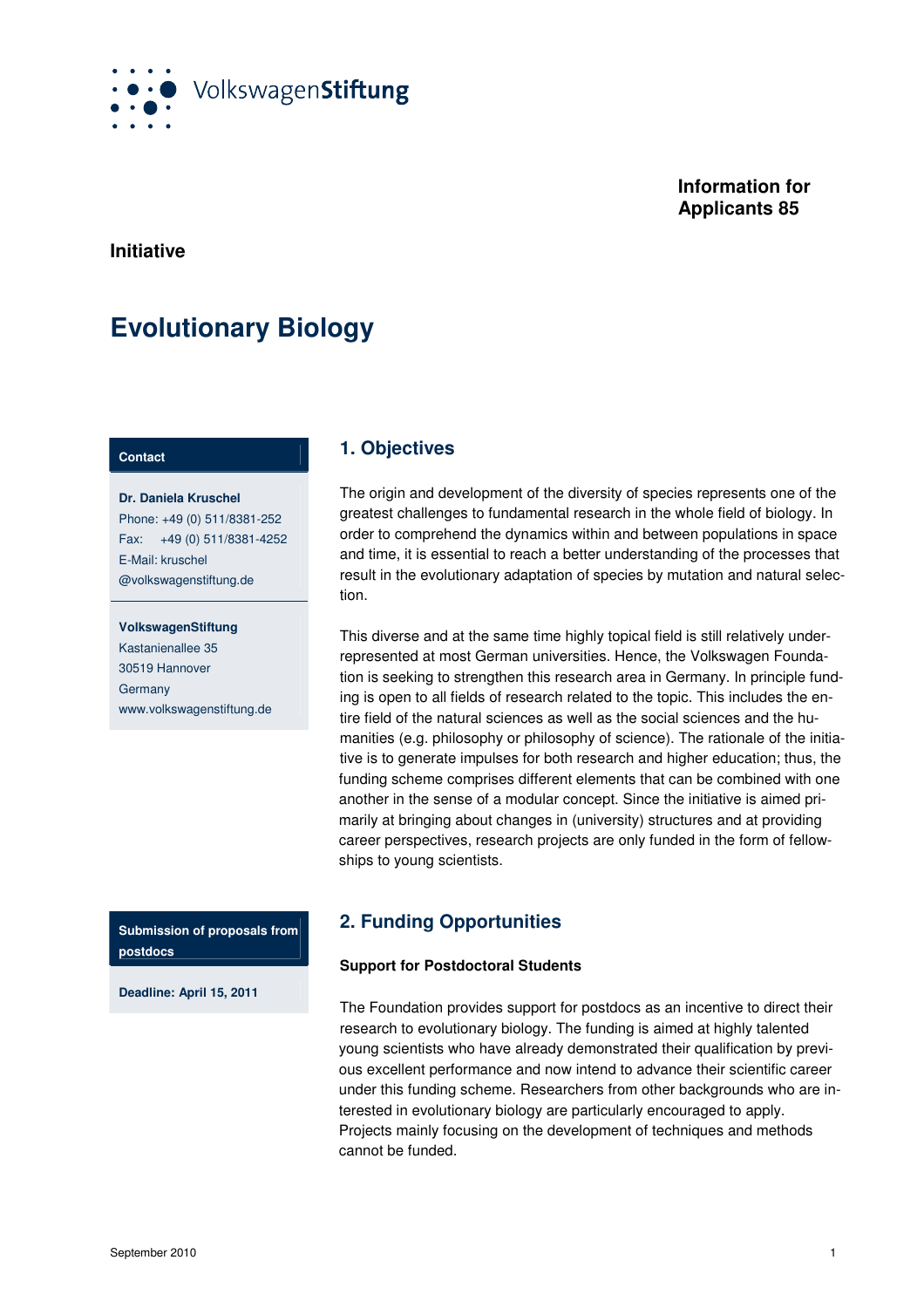#### **General Framework**

Funding can be provided for young scientists with one to five years of research experience after finishing their PhD. At an early career stage (i.e. one to three years post-PhD) the usual funding period is three years, more advanced fellows can apply for a five-year fellowship. Particularly for those candidates it is expected that some teaching and administrative duties are included into the concept to help the candidates gaining experience in these fields as well.

The Volkswagen Foundation considers mobility as a central aspect for a successful academic career. Therefore a change of location including a change of the academic environment is an obligatory requirement for the candidates in order to be eligible to apply. In general, this means that the applicant must not have been working longer than six months in the host laboratory envisaged. Only advanced candidates who have already been working at different institutions and now want to focus on the implementation of a first independent group at a German institution can be exempt from that rule. It is recommended to contact the offices of the Foundation for clarification before submitting an application.

It is also possible to submit joint proposals for projects between postdoctoral students. The relevance and added value of the cooperation between the applicants has to be substantiated in the proposal. Cooperation between postdocs and senior scientists can be funded as well, however, according to the goal of the funding initiative, the major part of the grant should go to the younger applicant. Support for the senior partner should be on the level of a PhD position.

Funding can be provided for the applicant's salary (usually full position), consumables, travel expenses and small equipment. In projects with particularly high costs for consumables (e.g. extensive sequencing) a significant contribution of the host lab is expected. Candidates with at least two years of research experience can also apply for salaries for up to two PhD-students or student helpers.

## **Connection to Scientific Institutions, Transnational Mobility**

Applications can be submitted by applicants from Germany or from abroad, irrespective of nationality, provided a German institution is involved. Parts of the project can be performed outside Germany, however, a substantial part of the project has to be carried out in a German lab. For a three year project the return to Germany is expected at the end of the second year. For a five year funding the return has to take place during the third year to allow integration into a German research institution during the funding period. In these cases, supporting statements of two potential host institutions in Germany have to be provided with the application. Funds for this second funding phase will only be released upon return to Germany.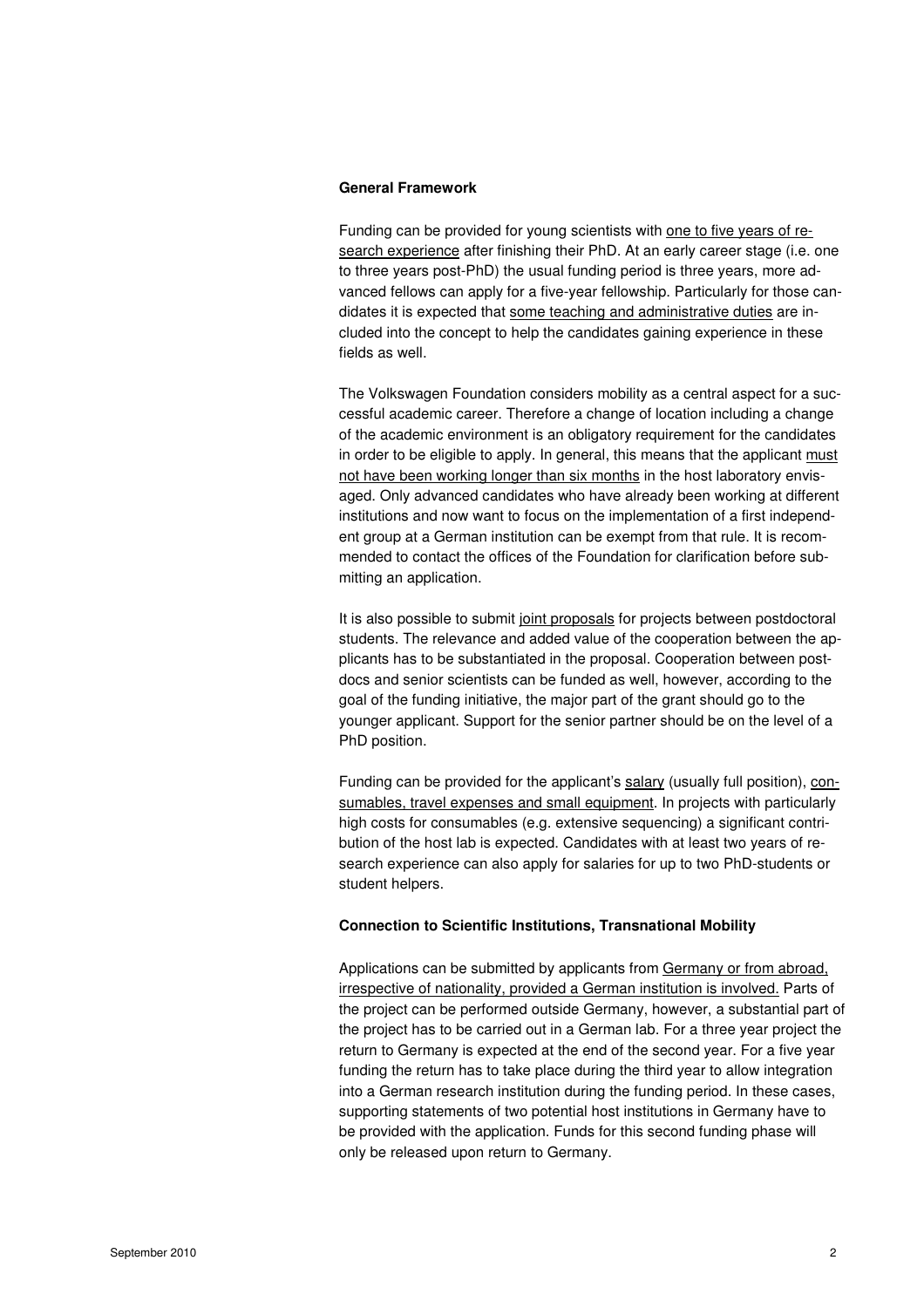The host lab may be located either at a university or a non-university institution. However, in the latter case the host institution has to cover 50% of the funds applied for. A supporting letter confirming the contribution has to be provided at the time of application.

Please consider these requirements and the "General Aspects" listed below. When preparing the application please follow the instructions of the application form (see below). Applications which do not meet these requirements cannot be accepted.

#### **General Aspects**

In all cases, the funds are provided as individual-related grants to the applicant. Therefore the Foundation expects that the applications are drawn up by the applicants themselves. This has to be confirmed by signature (see application form).

It is expected that the application contains an introductory paragraph about the relevance of the proposed project for the broader field of research. The paragraph is supposed to explain the expected contribution of the project to extending the current state of knowledge and to comment on the integration of the project into existing theoretical concepts.

The Volkswagen Foundation considers communication between science and society an important topic and therefore expects younger scientists to develop the necessary skills to explain their research to a broader lay audience. Therefore the application has to include a one page draft for a newspaper article (in English) about the applicant's field of research.

In general it is possible to submit several applications for the same host lab. However, it is recommended to contact the offices of the Foundation beforehand to clarify eligibility.

#### **Dual Career Option**

The Foundation strives to improve the compatibility of family and professional career and thus provides a "dual career-option" for couples with children. Hence, an accompanying partner working in academia may submit his/her application with affiliation to a scientific institution at the fellow's location. Applications from all disciplines, not only evolutionary biology, are eligible. The Foundation takes its decisions based on peer-review. However, a grant to an accompanying partner is only possible in conjunction with an fellowship awarded in evolutionary biology. The partner can apply for his/her salary and limited non-personnel costs. The duration of the partner's project may not exceed the fellowship. Generally, the dual career application should be submitted at the same time as the main application. A later application is only possible if the remaining duration of the project funded within this initiative is at least two years. Please include in your CV the date of birth of your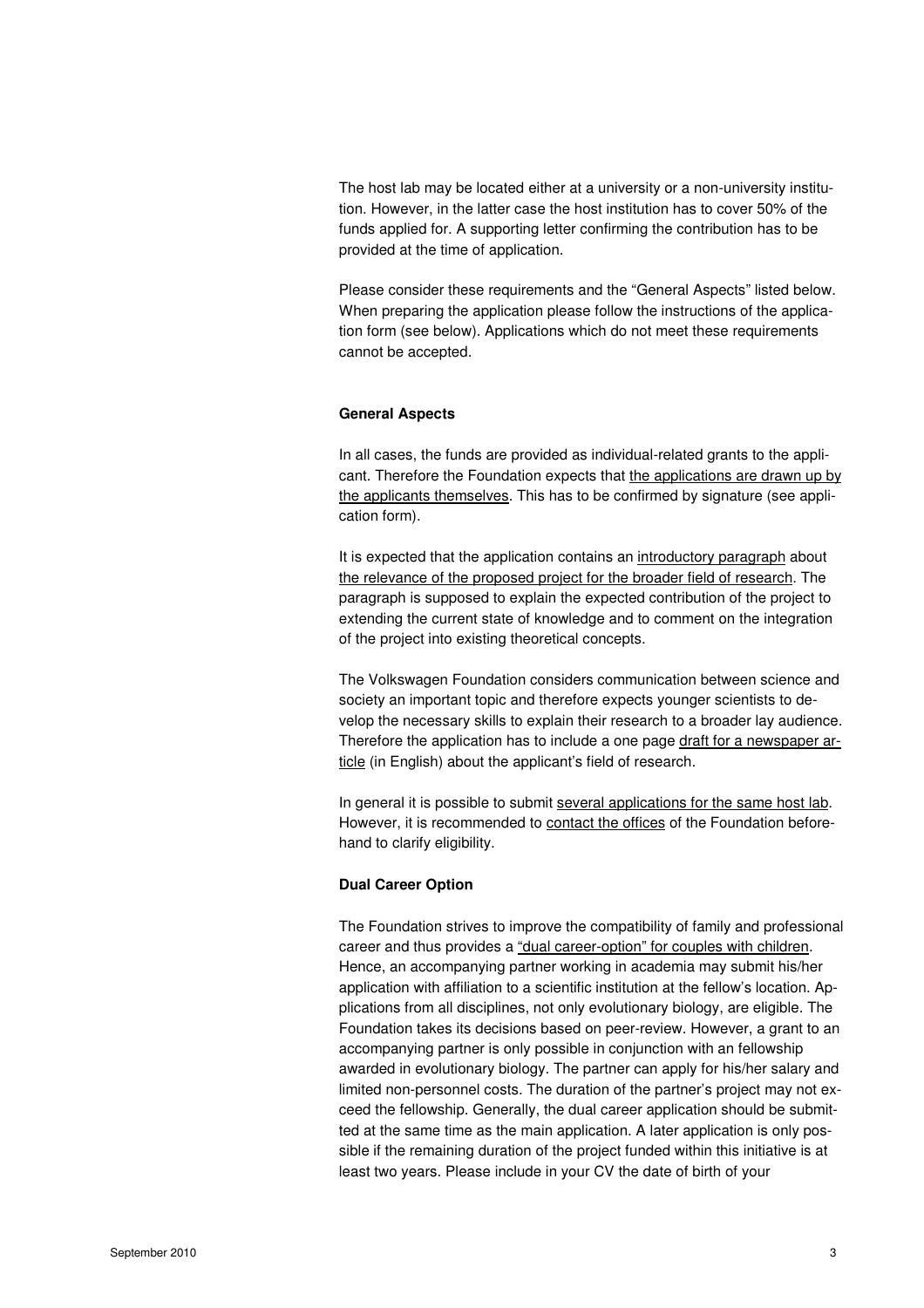child/children. It is recommended to contact the offices of the Foundation prior to submitting the application.

The **next deadline** for the submission of proposals is **April 15, 2011**.

## **Symposia, Symposia Series**

Funding will be made available for symposia that promote scientific exchange. The number of participants should not exceed 60 persons and it is expected that such symposia will comprise participants from several countries and entail the active participation of junior scientists. In view of the initiative's objectives the largest contingent should come from Germany, and the venue chosen should be in Germany as well. Furthermore, series of symposia with overlapping participation - including persons from other European countries - may be eligible for funding in order to promote the building of networks. All applications should correspond to the general guidelines laid down for the funding initiative "Symposia and Summer Schools".

## **Summer Schools, Summer School Series**

In order to promote academic education and further training of junior scientists in the different areas of evolutionary biology, the Foundation also provides funding for summer schools and summer school series. A substantial number of participants should come from Germany and the venue chosen should be in Germany as well. However, in view of the aim to achieve more intensive interaction with other European countries, scientists from these countries should also be involved. In all cases the teaching staff should represent different nationalities and an appropriate breadth of the thematic spectrum. Applications should correspond to the guidelines laid down for the funding initiative "Symposia and Summer Schools".

# **Support for Interaction between Young Scientists**

In order to promote the interaction between PhD students and postdocs support may be provided for the short-term exchange of research staff, as well as for meetings of PhD students from which German doctoral students will benefit.

## **Structural Improvements at German Universities**

In order to better anchor the concepts of evolutionary biology in university courses the Volkswagen Foundation had launched a competition giving the universities the possibility to apply for funding of innovative training concepts. After two "Call for Proposals" which resulted in five concepts funded this funding line has been closed.

**Submissions of proposals for symposia and summer schools** 

**any time**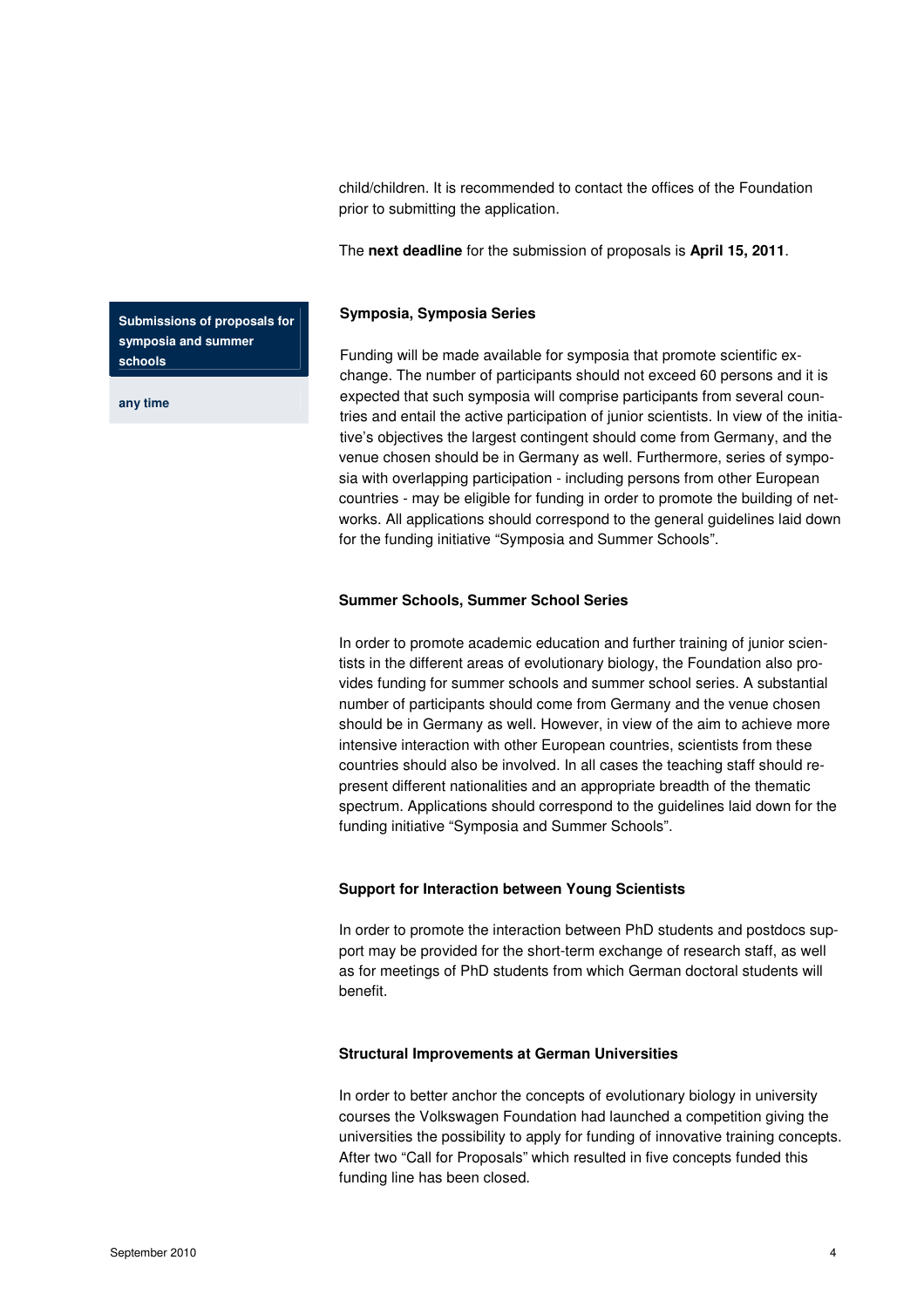#### **Electronic Application**

Please use the Foundation's electronic application system in the internet.

**portal.volkswagenstiftung.de**

Please remember to print the cover sheet provided, sign it and send it to us. Instructions on the electronic application system are provided online and on the following page.

# **3. How to Apply**

Applications are to be written in English and can be submitted to the Volkswagen Foundation at anytime (symposia and summer schools) or at the stated deadline (Fellowships). The following aspects are important evaluation criteria and should be covered in the description of the proposed research:

- General relevance of the project for the broader field of research;
- International state of research;
- Own previous work;
- Description of project including objectives, implementation and methods, work and time schedule;
- Information about host laboratory including thematic focus and reasons for choice of host institution/group;
- Information about teaching obligations and administrative duties;
- Other funding received (title, duration, scope of funding and funding institution).

All applications have to be submitted using the Foundation's electronic application system. The following data have to be completed directly in the electronic application form:

- information on the applicant, grant recipient (i. e. German home institute), and host institute abroad;
- Project duration and project title;
- budget (scientific personnel including salary category and actual amount required, including taxes and social security and duration. The applicant may include child care cost, travel as well as fees and material expenses. However, funds for major equipment will only be considered in well substantiated cases, if so for equipment above EUR 10,000 one quotation each is required).

The following documents (pdf files) have to be uploaded using the stated type of enclosure, please use an explanatory file name as description for the type of document (e.g CV, PhD certificate):

- Curriculum vitae and citations for the five most important publications of all applicants. Each CV should not exceed two pages and should include full addresses. A copy of the main applicant PhD certificate (or temporary certificate) should be provided;
- Summary in German and English (approx. 150 words);
- description of the proposed research with references (max. 13 numbered pages; minimum 11pt font and 2 cm page margins);
- Statement of leader of the main host group;
- Statement of leader of host group abroad and of the groups envisaged as host labs upon the return to Germany (each if applicable);
- For applicants from non-university institutions: statement about financial support of the project covering 50% of the costs applied for.

The following documents have to be uploaded using "Other Enclosures":

Letter of motivation (one page);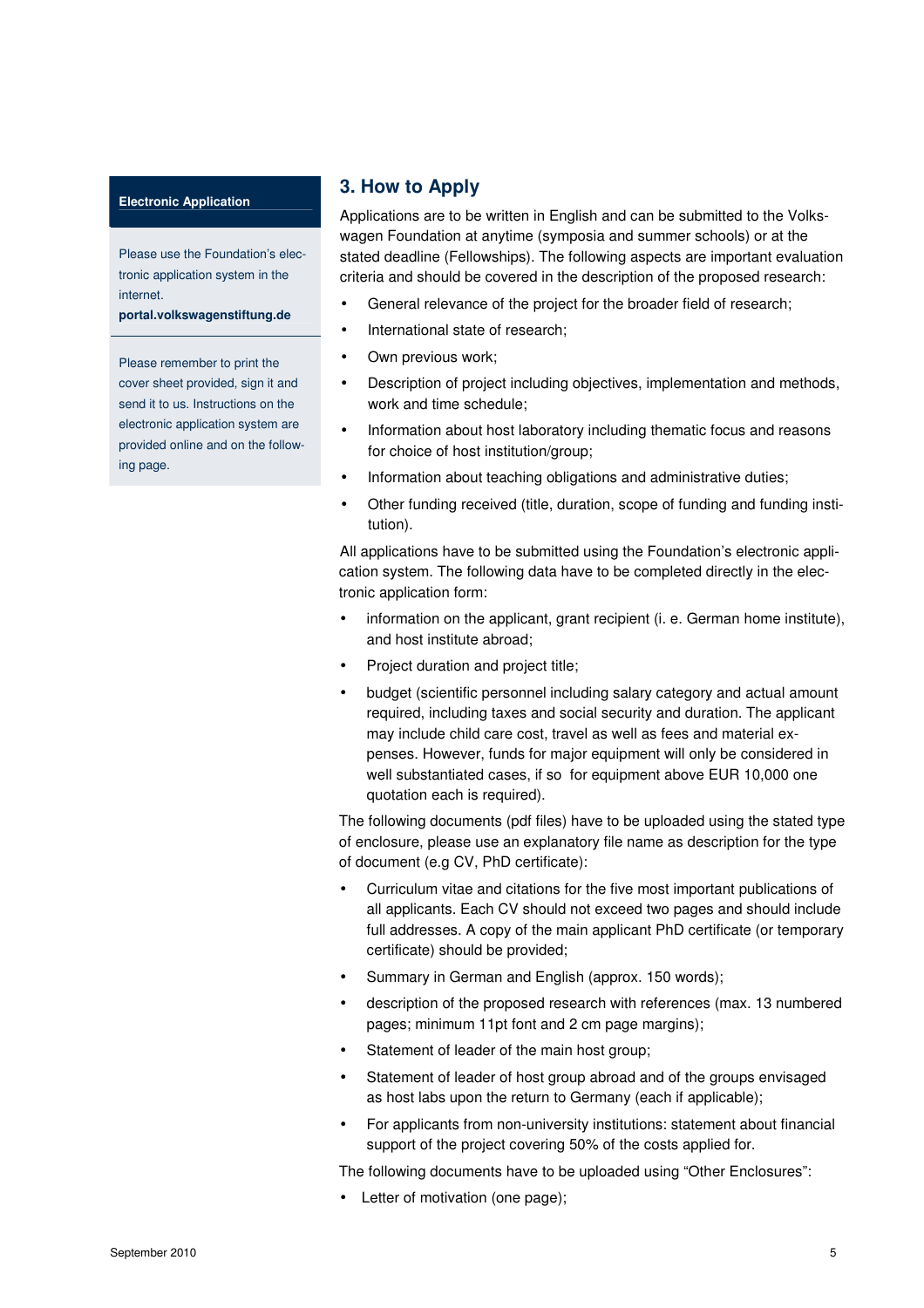- One page "newspaper article" about your research;
- Budget justification.

The Foundation must be informed if the same or a similar application is pending or will be submitted to another funding institution. The Foundation can provide funds solely to scientific institutions. Likewise, grants to postdocs are only awarded via a scientific institution within Germany. In the event that the proposed recipients of funds are not affiliated with universities or otherwise recognized research institutions, applications must also contain details of the legal form, statutes, the composition of executive bodies, tax status, budget and auditing arrangements of the institution to be funded. If available, an annual report should also be provided.

# **Electronic Application Made Easy – Instruction and Tips**

The Volkswagen Foundation accepts applications for Evolutionary Biology via its electronic application system portal.volkswagenstiftung.de. Please note that only registered users of the electronic application system have access to application data, can submit applications and receive corresponding e-mail messages. Hence, it is required for applicants with project responsibility to register him/herself or to ask a co-worker to register in his/her name with the proper e-mail address.

Please follow the six steps to compile and submit your application:

- If you are a new user please **register** at the application portal with your name, your e-mail address and your own password. When registering you will be asked about your work address details. Subsequently, you must **activate** your account using the link sent by e-mail. If you already have a user account you can immediately **login** using your e-mail address and password.
- The function **new application** starts the selection of the corresponding funding initiative (here: Evolutionary Biology), the application type (here: Support for Postdoctoral Students; for Symposia and Summer Schools please proceed directly with "next"), and the grant-receiving institution.
- Now and later on you can interrupt the compilation of your application at any time. As required you can logout and login again.
- Please check whether the pre-filled data on the applicant are correct. Furthermore, we need application data (e. g. project title, duration) and the budget. You are asked to enter all information in the respective forms. Please note that the **save** button does not transfer any data to the Foundation. You are able to revise all data until the submission of your application. Please keep in mind to read and **accept** the legal statement. If you wish you can generate a PDF of the filled-in forms for verification and for your filing.
- Under enclosures you are able to **upload files** as required according to the checklist in the "Information for Applicants". Only PDF files are accepted. Before submission all files can be exchanged for new versions.